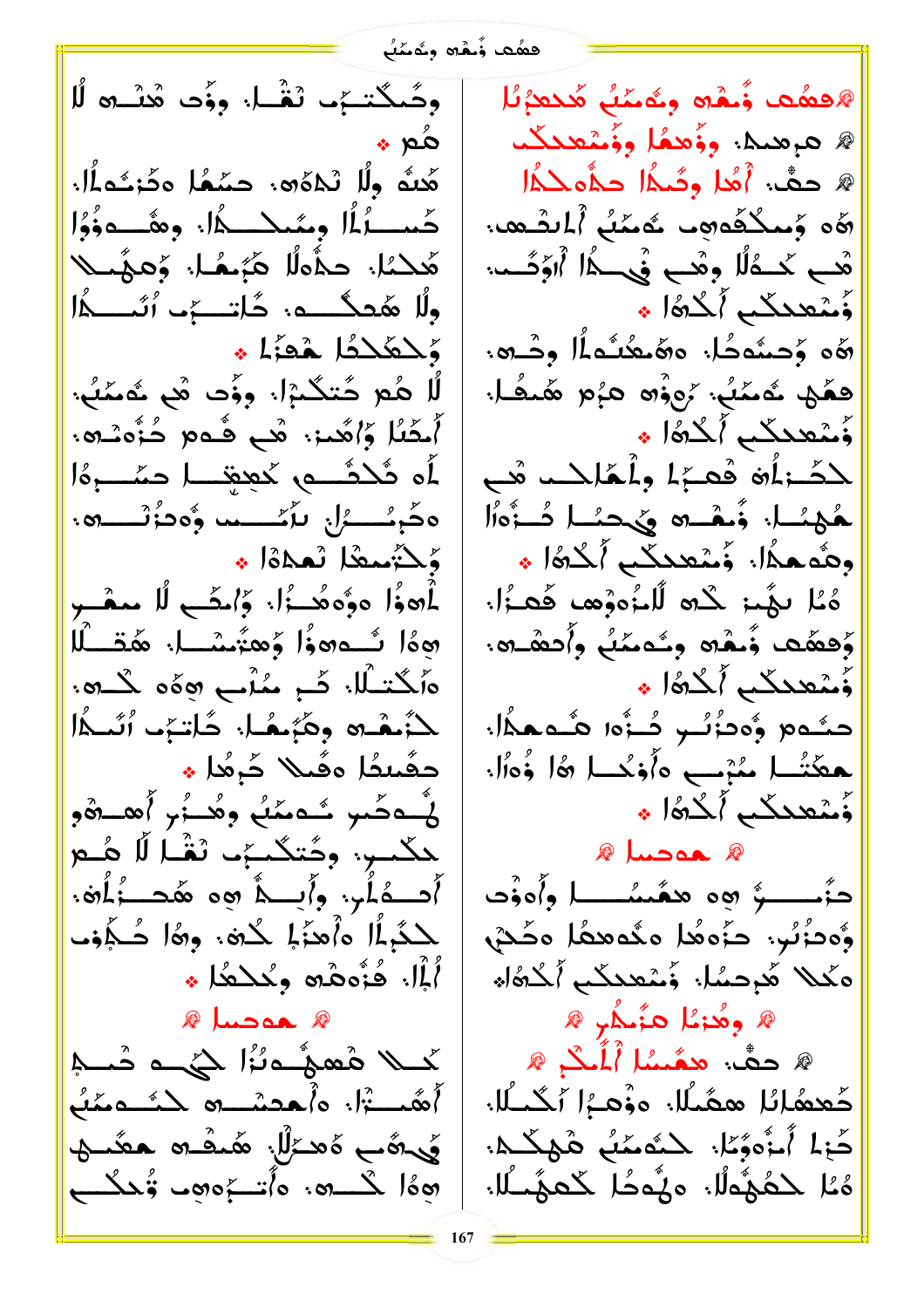هِمُم وَمُدْهِ وِشَمْلُهِ

مُهُوْوِبُ \*  $\hat{\mathscr{R}}$   $\hat{\mathscr{C}}$   $\hat{\mathscr{C}}$ لَّى سُمْعُــا لُّا هُهْا. هُـــــمِ سُــكِفونِ هُـقوْا حفْمِلًا. وْلِي كُـكْعُا إِسرُّنُا لًا أَحِبْ رَوْتِهْا حَمْثُمِ أَبِادَهُ; وَلِي هِنُعْـٰٰهُا لَٰا هُزُـٰـزُا، أُهـِلًا هِمُبِينُـا هُم هُم شَدِمْ هُتبْرًا. كَنُبْرًا هُضُم كْحِبُرْا وِهُنُّتِ هُجِبًٰا وِهُدُوْيْهِ. وَّأَهُــــز صَّهضَـــزباُ 200 وَحصُّحـــداً وهُعنَسٍ مُتبْأًا هُكْسُ مَمْـاً وَالْحُــوَٰا، رُفْعِ هَدْ: ونُعِمَــعِ لأُدوْكُده هُا وُ} بَا مِ ه امزيان حقَّ في مُحمدٍ كَرِمًا هِ هُّ لَا غُمكُكُلُّ. حـمْهِلًا أهمُـا شَمِمْبُ حَـٰۂ كَةُسْاً. عرضي المفصفون وأستفرر انحرز مثَّەوْحُـــا ٱلمُؤَحُّــــە، وقْب ثَقُـــةُا وَدَدِهِ أَنْ أَهْلَمُ حَرْبٍ نَهْ وَسَدَدَتِهِ وَسَدَدَتِهِ وَسَدَدَتِهِ وَسَدَدَتِهِ وَلَهُ مِنْ وُهْلُهِ مِنْ وَلَدْهِ وَلَدْهِ وَالْمُؤَارِّدُ وَالْمُؤَارَّدُ لمستكركم الملأ والمأا للتهلئسان هُىشَكْ: حَكَّبًا هُومِعًا. وِهَيْب لك**ره مَكْلاً وؤُه**ْلًا \* 2 Lusan 2 لمَحْدَثُ مِنْ مَوْدَ الْمُحْسَدِ مِنْ مَسْمَدِ كُلُّه لِمُشَمَّلُونَ وَهُنَّهِ أَسَكَّعٍ هُج ٱ؎ٛ۞؞؋ڵٳ؋ٛڡڡۺؙٮ؋ڔٚؠۺٛ؋۫۠ٯ دُه. كَعَمْلُه هُم كَمِلاً وَمُصْهِد.

المدْمِنْدِ وَهَيْ أَوْلِمْ مِنْ الْمَدْمَدُ الْمَسْتَمَرَّةِ ەھھۇۋا ھ @ هُلُّا وذُهِهَا @ *®* حقٌّ، همَّسُا نَهَّزْمِهِ حَكَرِلُر هُّه: ﴾ شُمْعُا لُل حدَّه للَّهُ أَبْعَاءُ مَا أَمَّةٌ مِنْ اللَّهُ مَنْ اللَّهُ مَنْ كَعِنْوَمُاْلِ لَكُــرِ وَيُـوَضَّرِ وَيُوَضَّا لمَنْعفُسِ، شَمِيعَ شَمْلاً وَجِزَهِ هُمَا ەگەھكا. وڭى ۋەممُا وھڈوھُا أَلْمِحْمَدْ. وأَ96ا هُدهُمْ قُزُّهِ هُدا وكلحُما، هَاهُمـع أَسبُرٍ كَــلا ذَٰهُـــهِ. وَهمُسُـــا صَــٰزِ أَلَكُـــهُا. هُوَهُّمُا لِلْهُمِّدُواُ»، كَيْخُص وِلْمَهْمَا جُسْؤُوْاتِهِ، وَلَمْسَنَّرْ أُوفِعُسَا هؤم هْلِكْتُهِ: مَكْلًا هَٰكْشُمَلًا مَّمَتَمْ وِهْزَهُمْ لَكُلُّهُ وِلَمُلُمْ 2 Lusan 2 لْحَدِ لْمَحْدِمِيمًا أَجْدَهُا: مُمُبْئِهَا وهْدٍ أُحُـا. وهُـ٥هُدٍ هَٰٓ;حُمُـا أَهُـ: هُجْلًا ۖ حِنُـا شُهِمَّةٍ. وِلَا هُــع كُتكْمِيَّە نْقْمَا، إمنَّى أَصْدُلُه هكَكْسًا وهُبُعُسًا: ݣُــُرُو رُوُو اةَهَا، المُهْنَمُ صَرِّبُ هُمَشْر هُــوهُــبِ أَمِيَّـــزًا هِّـــاا هـــزم هْكَمَا، هَمْنُي الرّْمُعْمَا، هُونُصِـزْ، جُكْمُخُصْـهِ أَل كَحُكْـــوهُم أَسْكَسَبٍ: وَكُعَثَمَسَ ثَعْلَـَــهِ دَيْمِـــهِ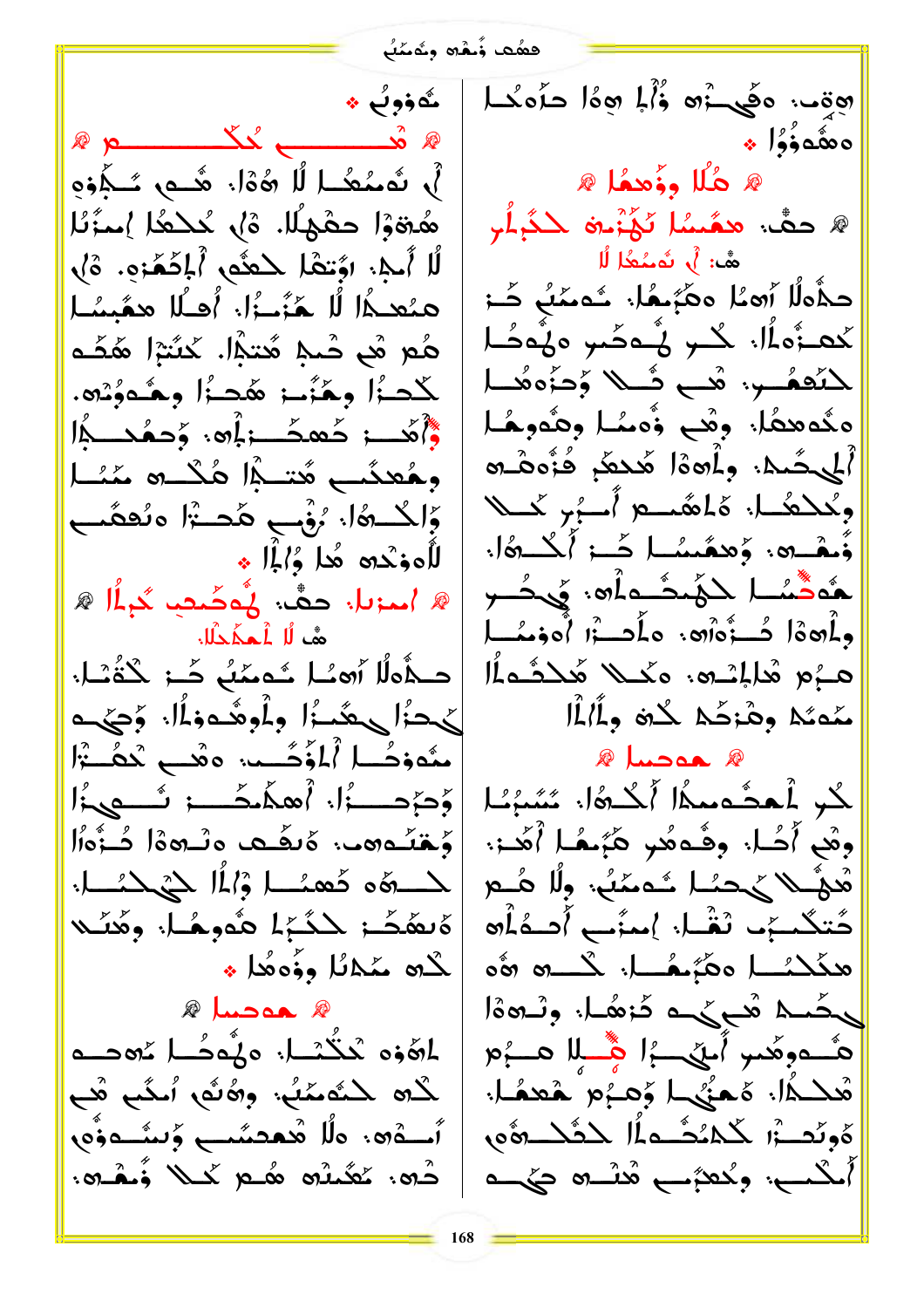هِهُمْ وُمْهُ وَهُمْهُ

فْعُمَا هِهُا كُـوٍ مُـنِي وِلْمِهْا هَٰىمًا حَمجُنْزًا. وأَحفُّا حَجُمُّا  $\bullet$   $\circ$   $\circ$   $\sim$   $\bullet$   $\circ$   $\circ$   $\circ$   $\circ$ هِمُوَهَى هَالْحُوهَا هُوَوْتَالْحُيفُونَ هُلًا، وكَنُتْزَا، وهَحكْفُ حَدَّدُمْ كَلاكُل كَتستَكْتُلْ: هِمُوَهِنْدُ وُنَّب هْمِ وُهِ هَٰا هِ هَٰنِسًا هُتِيْهَا هُ هِعَْسِعِ كُمصُـــَةُ!. ەمُىعُىـــى مَـــەئاْبِــا حَسَّبْهِ اشْعِدْ مِنْ حَيْ ابْتَنْدْ هُ حمُداً لَكُو هِنَّمْهِ هُتِمَّا ﴾ A Lisan A هُوصُل حَدَّه هُلًا، وَٱهَٰذِ هُنَّى كُهكَنْ بْهِ وَشَيْلًا وُٱكْلًا فَهَيْنَ ەھْكْلْ وْهيب مَمْنُـل لَّا أُوْقْسـەھ كُعتُـه لا ومْدْهُكْــدْ، أَلمْ دَنْـــدِ هِ يُحِثْبِ هُــواًا. وِهُو بُمِنْـا لمككع & حُدةُ1ًا وهُن، كدهُ٥ & هُزِيًا وُسْعِدِكُبِ مِكْرُوَٰبٍ. مِكْماُرٍ يَحِكَى دُنُوا هُمَعْمَا مِكْمَاْرٍ يَحْكَىِ أَكْرِكُةُ لَٰهِ أَدْهَمُكُمْ الْعَنْظَ لَمْ عَلَيْهِ مِنْ أَحْدِيهِ وَأَحْدَثَتْهِ مِنْ كَــــلا شَـــمَمْنُى أَهْكَـــاً وَهُ وَّحُـــا كَعْعَكْلُمْ. وكُمْ مُهِ هُـُوءُ! أَلْمَمَّدَ أَلَّا هُيَّــــ: \* لَكُمَّـل أهنَّسوهو سكسنيٌّ هو حَذَرْت كُمْ وَحَكْتَسْلَ: حَكْسُلَ أَهْزَمُوهِ هُا كُم هُـقوْا فْهاُه هُـعُـا \* 2 SL Le 2

كَمِ ٱلْمَا هِهَا لَكَحِمْدُا، مُدْرَه أَهْرَفُو كْمِلًا هُـُمْقَتْرَهُ، وِضُكُتَّبِم نْغْمِ ثَلاةَبٍ: لَا هُمْ وِوَّد هُي شُمْعُبُ: ئُذُهُا أَكْثَرُهُ مُا \*  $\circledast$   $\circledast$   $\circledast$ لَّا لَمِجْمَحِبِّلَا، أَو مَجِيماً! جَجِيحًا كْتُنْتُ وْلَا 1،0\$ هَنُّـــكِمْ أَجَامِـــوهُ مِ.. أَهـــلا حصَـــمكنُ وُهسُما بُلِهِ. جُنُّه مِسْبَرْهِ يُهِمْسَنَ أَهُـــڤُ وهِ هِ وَهُو وُلِي وُلْمُـــا وُمك رةُهر. وُمك ره أمكن رةُهر كْخَــرْا، سُـترْأَل هُـثَّــا هَحْتُسُــا. هَهُه هَهُ \_\_ مِنْ مِنْ مُصبَّحِ أنتز ب وتحكمت وثم المستحقين هَكِجُوا وُوهُا \* معقور وەكگلا. فَكِّين مْعجماً ذُنَّا فُءِمُدِهِ وَأَوْحَقَا. دَكْمُلُه مِكَكِّلًا وُسُلًا. دُبُّمو أَهْ بِهِ حَسُورٍ، أَحْمَدُه أَلا وكَتُبْتِرًا، 8 أُسِرٍ وَهٰذَٰمِنْكُمْ أَكُلُّ كَذَّا هُ هٰذَٰمْتُكُمْ وَلَا اللَّهُ مُخْتَشَفًا وَلَا اللَّهُ مُخْت هُذِبًا كُلًّا وُسْكُوهِ كَرْنُعُا أَسِ لَحَقَّدُا غَاهَدَهِ ۚ قُ ٱلْسِ خُوصًا ومَّعلًا هُجِّ مُذَّا ه هدّه دسًا ۶ .<br>في حُكّم مُجْمَد كحُكّم حُكمَّب *أهُ*ب كَمِ كَـٰدِكُمْ قُـٰهِمْ بُنُه ۚ وُٱوُمِ ٱهكُـٰوِ هُداً كُمِلًا شَكْمَةً مِ كُمْ وَجَوْمٍ.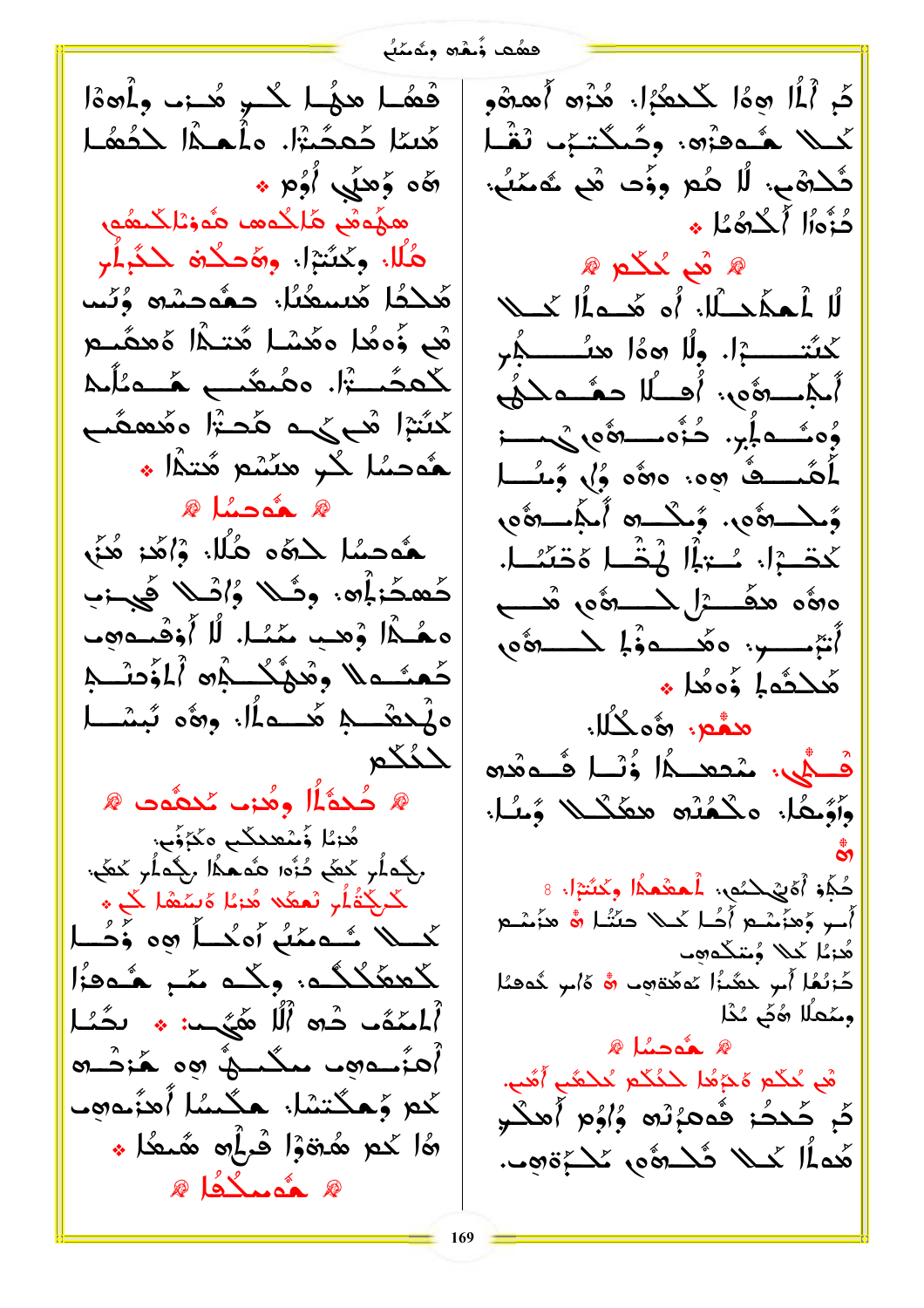هِهُمْ وُجْمُهِ وِخْمَعُبُ

لْحَدَةِ مُسَاؤُهِ وَالْمُؤَارِ وَاُحِدَّمَ ەُوْەً؎ ۇەْتُـا، ەٱلمَىڭىدە كَمْتْـال دسِّعزُا، هُودسًا جُرِ ﴾ R Lisan R هُوَدِسُا كُلُّ هِ لِكُسْمَ أَبْكُلُّ هُا. وَّاهِيَّى، أَهوْد وَّەئزُلُه، وشَّمْنُو صُنُّور هُــوهـدًا. حَاوْضُــد قْتئے وُحزُمكًا، حَدْملل كُبر \* ه هُوهُا هُرِهُمْا وِكْلُمْا هِ ه حقَّ هُزمًا هن. هَا أَنْكُبِرٍ مَمَّا أَنْ مَدَّةً دەُنَـا غەھَـا ووُەدْنُـب ھــدُّەلُا أَهُمُا: مُبْمِى لَحِيقِهِا: وَهُوَهُمَا ەھەكسىدا ، ەأھنىب ھەدىئىسا . للَّكْـــةُا وهُعُــــب هُووَهُــــوهِــ ەڭجىسۇم دُەنـــا. ەھَجْدُسُــا وهدوه المسلان أسلط أيضي وأسددت لمحادث الْمَحْمِد مُعْدَدُاً. ﴾ إب هُزْحِكُنُوبٌ رُمِ يُوهُوُّا هِمُنْدُا ﴾ 2 Lisan 2 هؤَ مَنْ هُدَيْنَا وَدُوْهُ وَهُمْ الْمَسْدَارَ وَحِدَّتِ إِلَٰا هَــــرْمِ مَعْـــوَبِ هِءَا. هدًسما دُهكْتسْماً: وكُهدَّجْلًا هَامِينُسُمَا. أَهِنْ مَهْضَع ضَبُّ أُقْدُمُلًا. هُ١الْ دهُـــةوْ!. وُاوْثَـبِ وَّمْدُه هَءُم هُمَقًا. كَمَلا وَٱصْعَد 169 كَكْتْرا وْلَا ئُەمْبْر \*

هُنُسا وُلِكُسب هُب حُسبًا أُهوْهِ، كَيْ زُلْرُسُكَ: هَ هُكْشَـْتَ وْتَنْسَلُ أُسْرِ كَىلْكُىل<sup>ە</sup>ْھ بْھَمْتُلُّىكا: \* هُنُــا وهُشْــلا وْهِمْــا وهُهوهُــا حجَّزهُا وْاهْدِهِ، وأَحِزْر لَمُعْبِ كَمِلا هُه حَمِبُا وُحِدْهِكُماْ! \* صَٰكِةُ أَر هُٰ: مُا نَكُهُ لا هَٰذَهُا وَوَّى أَلْ َ ثُمِ ثَلا أُمَنُا وِثْدِيۡ هُم صُو حِمۡمَتُمَاۡا @ مِنْبُرُّنُل وِيَكْلِمُكُلُّ @ حَقٌّ: غُلًّا هُوُوْهَا ﴿ هصَّــــــــــه وْدَدْتُــــــــــو مْــــدَمْتُ: دەدا سُّرْمِ أَحَاوْضُدْ فْتَنْبٍ: 2.4 مُحَ هُدوهُــا 16 أهـــزًا: لَمُــدمكُا حثّەم وەدالل ھەجسًا لگىر م هجّْدَاْهِ وهُزْمًا هُدْكُرْاً: كَاوْكُدْ فْتَبُ وۡحَزُىــٰٰهَا: ەــُـٰـەم وٖۡہ2زُنۡــہ وِصُنُّواْلُ: 16 نُـٰزَمِها حَشَّلاً أَبْلَوْيُ. ـمله مسلم الله پ هِمُهلِ هَبُمُا مُعْمَلُو. وكَلا وُمِعَا هُــزُـرٖ ٱٰہللهُـعۡـدِ. ٥كَــزۡرٖ ثَتقَــل وْ}لِمُكْحَد، وُلِلَّسْتَمِ شَامَ وَٱوْحَزَّلُو، | هُ٥دسُا لگر ﴾ بِأَهْوَٰا وَجَعًا دَوْءَهُــزَّا. أَمَيْ هِءَا لِلْمُنَيْنِ وَوَهُدًا: وَسِلَمُ وَمِعَا لِلْكُلِّهِ وَ يُسُلْب أَجْمَهُمْ مِنْ وَامِ الْمُجَارِدُ ھُعگُــەلُما. ھُەجسُــا كُــــو \* هُزُه)اْ حكَرٍ وهوا هُككُما، وكُلْبُ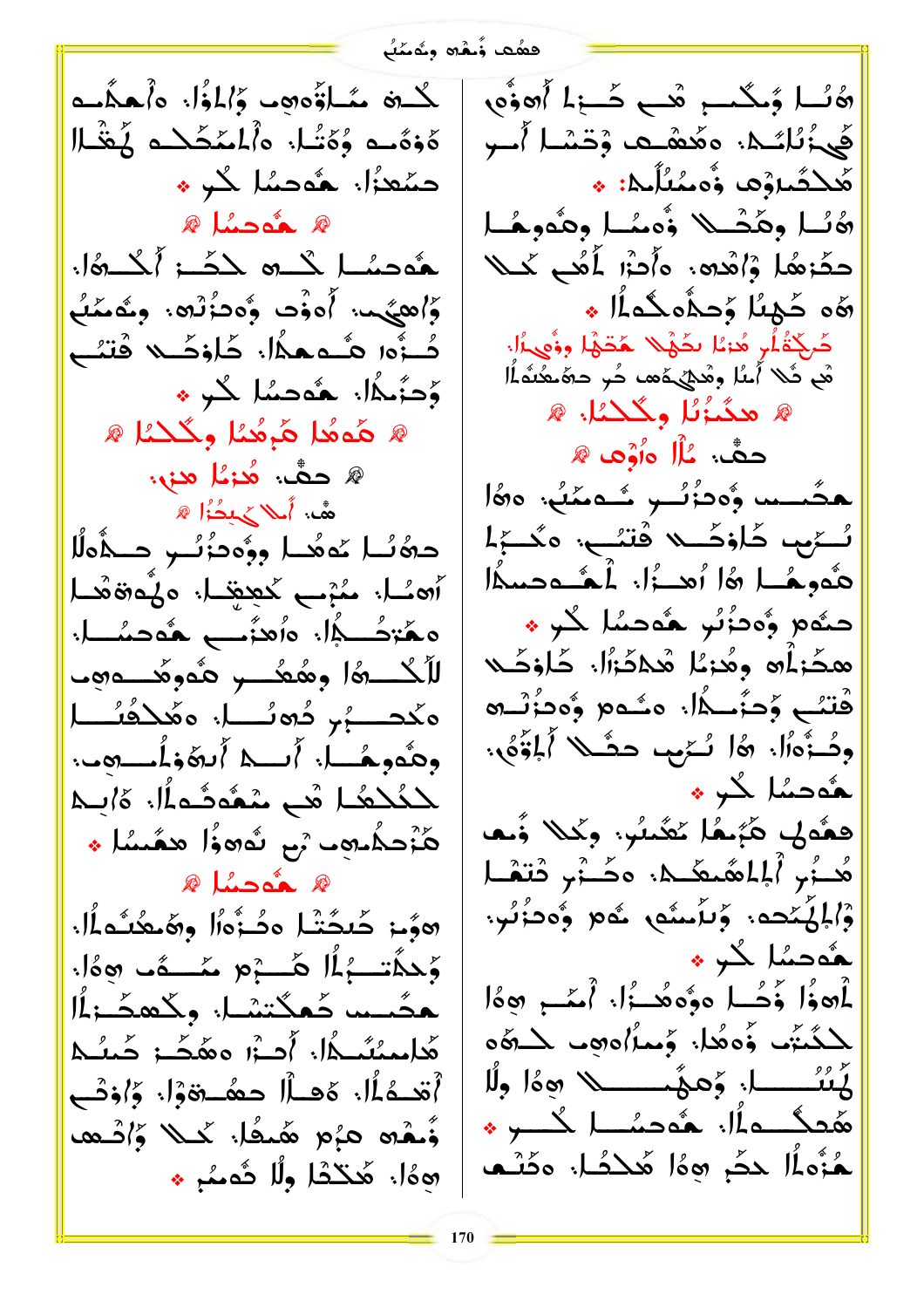هِهُمْ وُمْهُ وَشَمْلُو

@ حةً : حدُّدسًا كَعُـزُرِ دَخَّاؤُرِ ثَرُّه! هُمْهُمْ الشُّمْنُي \* هُب هُ منصب الله عنه هي من هُنْزُه لِكُنُّهُ هُمَهُمْ وَهُ هَدُلِهِ وْهِيْمَا وهُوهِمَا، وهُبوْنُ هُـلًا وَّلِكُهِ، هُنظُفُ لَّاهُنبْزاً، حزَّمِزٌ وهِ وترمها لمكتبره \* كُمْ هَٰٓدَهْمِ ۚ وَهُۥ حَسَّوَحُـا، أَصَرْا لِكْفَتُهْمَا هِأَهَمَـٰ: وَهَٰا هَٰكُمْـُـوَلَمَا هُ;كُـِمْ: أُوكُـُم كَعِقِبًا وَسَمْـوَ: ہ مُحبَّ شَکرُکُم کُمْ کُمْ مُحبَّدٌ مِنْ مَدَّمَنٌ مَسْکرٌ مِنْ مَدَّمَنٌ مِنْ مَدَّمَنٌ مِنْ مَدَّ كَعِقِدًا مَعُكَّفًا وأُوْكُلُ حَزَّىبٌ وَهِ وكحزِّره حُزْهاا ﴾ هنُّى الوَّحدُم وَحَدَانَ ٱلمسلَّب صُـٰٓ;ُہ، هـُـمملًا: ضَعضُـل وَهـــرُم هْعِمُلْ. وَٱللهُوَ لِلْكُلْعُلِ وَمِيهَــبٍ. أَمِلَىٰٓ أَوْحِبُوا مَكَانُهَا. وَهُشُوؤُا وكَبْطْ هُومِهَا. حنَّىرٌ ۞ وَرَجِـدَٰرِ حثُلا هُەفتُن \* @ حدُّماً! وهُن، كدهٌوب @ بِكُملُر كَعَى حُزُهَ! هُمَعَهُ! بِكُملُر كَعَبٍّ. تَكْرِكْتُهُلُو تَعْقُلا قُدْتُا ةَسْتَعْمَا كُلّْ \* وَّمشًا وهُلُّـه كَـــلا كَعمعُدًــا حفَىكُــا مُعـــدُّەم ٱلُّا وەمُـُــا وَّىسُبُنَــاً ۞ه كُـدَّتَــبُاَ». كَـــبِ ھُڪزُب بِہوَہ وُمکرِجزَیے گے۔

الله موزها. حقَّ، من تزمما همشةً، جزَّمت وَ وَادوْد شَوم وْوْدَرْنْيْ وْدُرّْوا هْوْهْمْاْ ﴿ أُسِبِ أَكْسُلِ حِثْ٥ُوٰلَ حَسَنَ وَالْمُسَلَّمَ وَوَالَ لِكُتِّبُ لَمَعلًّا، مَهَّنُو أَنَّهِ كَهِدُّوْ وۡنُـٰہٗ. وِنۡمَكُـٰڡٖ قَـٰاۃٖا وَٰٓاٰئِـضُـٰٰڡاٗ!. وِلًا أَسِ هَٰتهُا حِنُّوزًا نَاهِ ۚوَى هُبِ | دُانُه£ُا \* أَضْــهـ هَـٰذّثْــا أَهَّتــح كَاهَّتــح ولُّا كَحْزُمِعْـَـــمِلْمِ وووا مْحمْمُنْــــا لمَكْتُمَا وَدُوْنَا: هَمْهُمْ وَوَوْهِ كُه بِكُورًا وَذُورَكَ كَرِ هَٰكُـف  $\cdot$   $\frac{1}{6}$ دهُــا کُلُـــ «هُا هُـــزب شَــه مَّلُهُ· ەُدىدًا ومِمَىلا «ەەُل دىدًا وُمىڭىپ رەەّە ئىقا ئىلىمى دىگا مۇھگى ھەّە ھُكْھُشُە، مُكْسِلا وَيِّئْسِز ادة الأهمي، ومعْمد الأهام مُحسن ألحاها حِدْقَالَ آهنُا ضُزْهِ! هُـُمِـهِـدًا هُـزب ئــەمّىُل، ھـكَــــا ھُـــا ھُنُـــــو ، ھَ وأحقّوا أستحبن معككم تحكّمنُسو لمَطْلاً هُم فُمْصُدُهِ، وِنُعَضَّغ هُنَّم ثَلا مُتْمَالًا هَٰذَهُا وِوْيِياً ﴾ ـ مَ إِسْزَنَا. حَقَّ. أُودُه كَعِعْقا هَ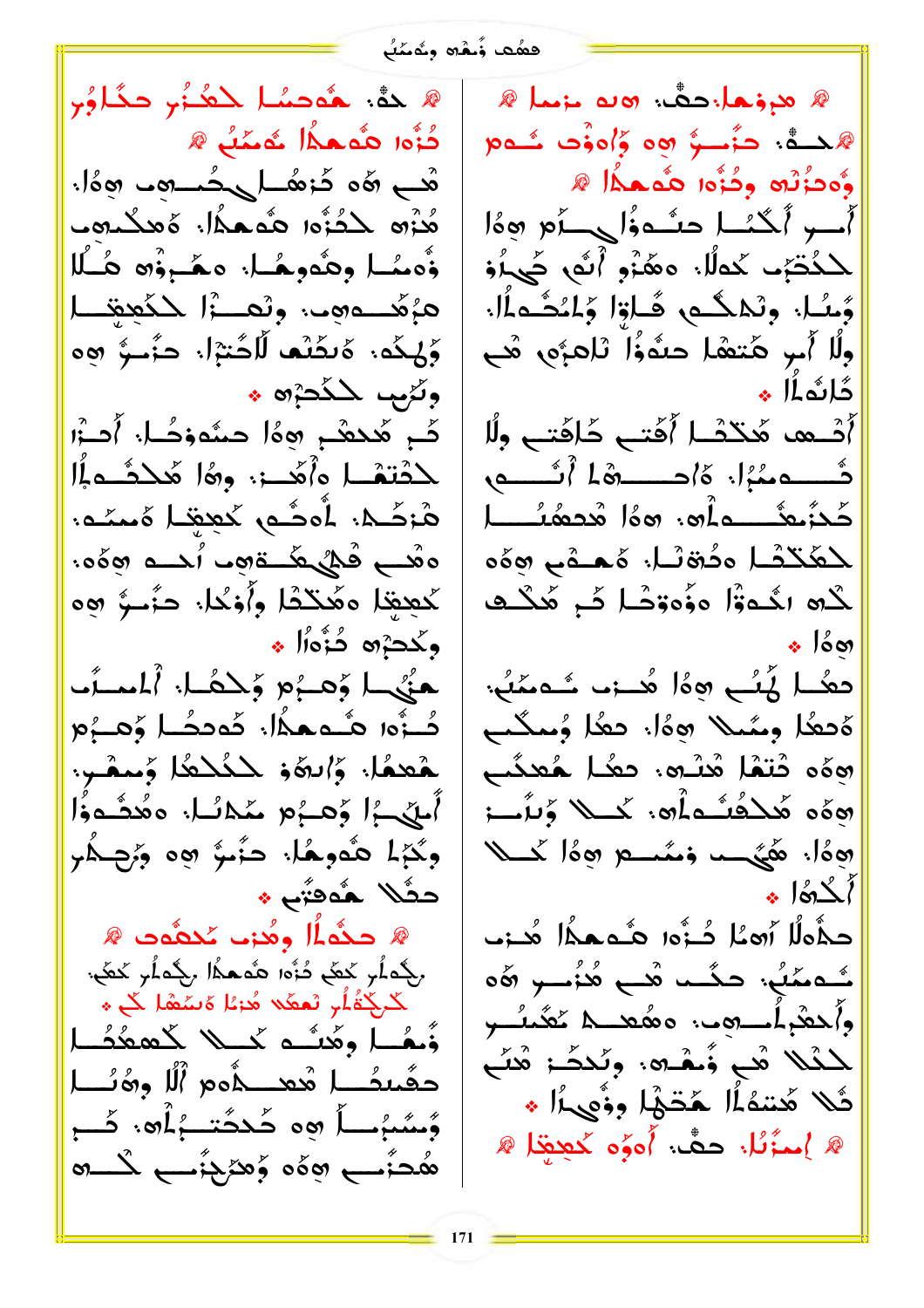هِهُمْ وُمْهُ وَشَمْلُو

لْهِ عَصْرِ وأَبِيءُ وَهِ وَّدِ كُتَكَيْبًا. وهُبِ وَْهِيهُما كُلْمَ ٱلْمُؤْمِنَى مِنْ 3000 مُصَّــه ولَّا مِــــرُه كَحـــرُّا همَّسُلُ، أَبِهِ قِي أَجْرِ هُعِهِ كَلا ذَمْسُرِ مَعْهُمْ لِمُنُا وِنُعْدَهُمَا لْمُصْلُّم مَنْ مِنْ مُسْمَّدِ مِنْكُلُّ وكَعْقَسُا كَثَنف وَةَسْكَنَ ثُبَرٍ ْرِمِغِ ۞هُ أَنْكُسُلُ وِلَا أَلَمَا الْمُؤَمِّلُ مِنْ الْمُؤْمِنَ دهقٌه دُ:ُنَسِ \* حِكْمُوذًا أَهَد: كَمِلا شَومَعُبُ: وِهُبِ هَٰذُلًا ذُهُبٍ هُـُـهِ صَوْوِي. وَهُلْم وَّههُا أَمِرٍ هُرِيْمَا. ضَمَّ كَمُّصَدًا أَه لَكْسَبْلًا، كُتْكُسْا 1⁄8 فَهُبْكُب وَّ)أەھەب ەڭھگتشا ھا مىگىمَ هُةِحُــــە۞، هَيءُ ـــالا صَكْمَكْــــهِ. كعدةٌ ورُبُّهْدا. وهُتَوْا هُبُتِهَا. حكُــــه هُٰائَمَـــــــه حــــــةه وأحقواً معت مُحقٌ وَمعتَدهم حنَّـه;وبُ نَــه;ُا. وهَنْــُـه وَّحُــا ئعڭر كَاؤْكَا: ەئعڭر ھڭغُـھ كْمِيلًا يُعشُمِّصُوْمِهِ، وَيُمِيرِيْهِ وَالْمَا همُعَــزًا ووَّەدزُنُـــرٍ. لَمُلَكَهُــز مْـــو صُهُلِ مِمْيَكُرُهِ، مِعْوَضِيًا إِلَّهُمِ لْكَعْفَسُلُ وأُونُو هُوَ كَاوُرٍ فَامُلُهُ هُصر مُعَمَّدُه كَمِلًا وَّسِعًا هُنْ هُ: وْݣَالْمَا سْتَوْلَمْ رَجْعْتُوه وَحَكْسَة أَصَوْا كُمِعْدِهِ دَرْدَةُ أُوْسِهُ وَوِنَ وَأَحْدِهِ

ھيُ۔ أَڪُنُرُهِ: وُٱلْمَا حَقَّىنَكُمْ أُسِرِ وْهِ هِمُلْل مَكْلا لْمُعْمَدُلُ مِ أُسِــرٍ مَمْــأَهوُّا وِوَّهوُـــا حقَّىنفُــا هُدْهَـٰٓءَٰٮ وَهُۥ صَـُرْمِ وَهِعَمْـضُـبِ ؤُهُـا وهُـُـوفةُوهِـا لَا شَكْوُوْمُـبٍ. كَوْوُا وُحِكَا حِيثُووْجًا وُحِيثَوو ݣَالْمَا هُكْتُا، حَمْمُصًا وِكْمَاوُه مَهُمْـهِ حَقَّىنغًا هَزُمْ وُهِعَمْعٌمْ ﴾ ضَكِّةُ أَبِر هُنَّا بَكُهُلا هَدَّهُا وَوَّى أَلَّ هُم فَلا أُمُّا وِهْلِيّهَم حُو حَمَّمُعُنَّهُ ا هُوهُا وُلمُّو وكُلْمُا هجعًا: للعَنْصُرِ مُلْزَلِما أَكْثَرُا هُ وُهْدا وُحفُـره وِحُـممُهُ كَـٰهِيُّـملًا. وُهِدَهِ \_\_\_دُه أَمزُهوَّـَــــا ههُ لَا هَوْتِقْطِ هِهْمَمْنِدْ هُ دَرِينَ هِ وَهُ لمَكْتُبُومٍ كَاتَ مُعْدَوْاً لِلْكُتُمُ مْدْوِيْهَا \* 2 Lisan 2 لمحْسَدُا هْلِكْــدْ مْبِ مَحْدُّــا لَحْدُهِ مِنْكُمْ الْمُهْلَكُمْ ١٤٥ ھقَسُل ھُے قَیکْھُےھے، شَوْمَبُ هَٰاهُا دَّاجًا ولَّا لَكِ زَٰا هَ مَعْسُلًا هُدُم مُقدُّل كُحنَّتْهُلُّ و هُدِؤُهُا: حَتَّ: إِنْهَضُصِ أَهِ ذَا حةْ، رِجُملُرِ حِيمًا هُنِ شَمسُكُ: ـأهةًا حَدَّوًّا للثَّكْلُ ثَعَمَّى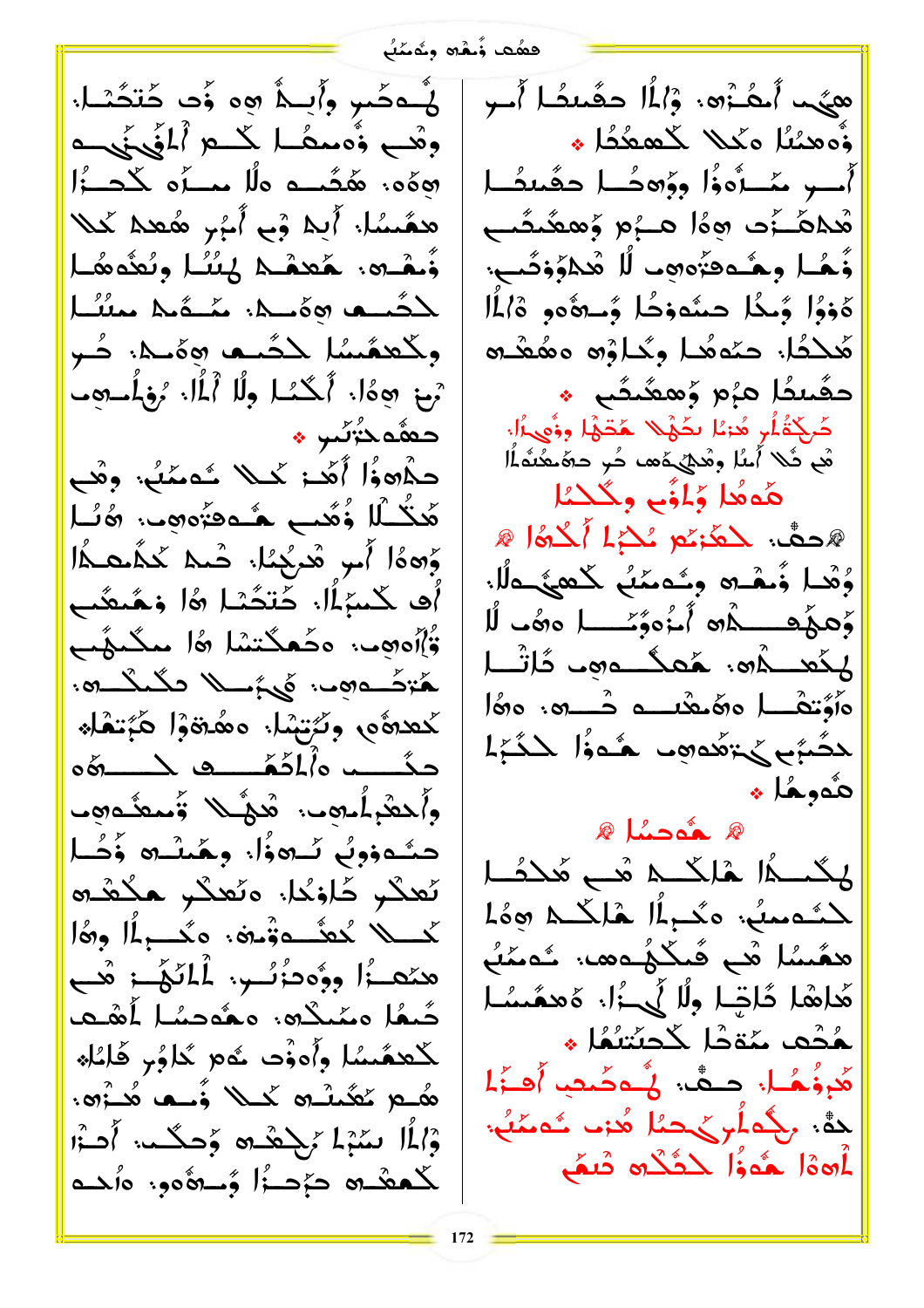هِمُم وَمُدْهِ وِشَمْلُهِ

فْتَنْبِ: هُوَجِسًا كُنْ وَلَاجُنُوهِ ەَلمەتُەممە ھەُوھْلى ەڭمىلا قُكْم وُّمِعْدَا حَبَّ رِجِّةُ أَرِ \* & إِسْزُنُلْ: حَتَّ: أَوُم سَيْمًا & ه حدٌ: حَدُّد حَمْداً حَدَوُّه وَأَوْوُت أَه عُكُّ; وُّەتْنُ ثُنُّواْلِه خُتْزُمْالْ ْ حَيْ؎ٌ حَزْهُمَا وُسْرِ هِـزُمْ هُـزْهِ. هِٱلۡمَالِ كَـٰهِكُـٰهُو صَٰهِكُـٰهُا: هَأُصَـٰٓ; كْھكْزِلُو ضْكُرْفْتْقْدا، واُلْما كُـــكُوْمَا هُ٥ فُـزُّ٥هُـــا. كَــــرِ ٱلْمَا ولَكظَم كَهُك شُوْوِلُ ﴾ گے اُل کے کنڈن کا اُھڈا. هُوَجِبُنَّـــا جَوْوَدُوْنَــــوه وِجُــــزُّواُكِ معُالًا مْبِ مُنْزَه مكْكَ ثَكْبِ مَعْنُسًا مِمْهِهُمُسًا مِعْهِدِهُنُسا. كَرِجُولُه ٱلمُوَّسِعِيْكِ \* لِمَكْوَلْمِــبِ وُمَالِمُتَكَـــمِهِ وَةَبَ لِمُعِمَا الْكَلِمِكَـــلا لِكَفَــزِلُمْ أَف هُذبَــــــــــمْ، ولَى هُـحـــــــــمُّا وُهَٰذَا حَمِكَــــدًا. حَدَّـمــدًا سَبَـــد كُمِّيْمَاًا، دَنُسٍ وُحِكْمُوهِ أَصْبَرَت  $\rightarrow$   $\sim$   $\sim$   $\sim$   $\sim$   $\sim$   $\sim$   $\sim$ أُوفِعُا هَـزُمْ هُـزُه هَٰدُهُ } وَوَٰٓا. ههُــُلا هيْـــه وُهــزُا هُـنْــا هِهُا. وهَذِمْ العِدْمُ الْمَكْتُبُ وَأَهَدَ وَوَا: وأحنُساً وه وأحصنُه و صُد مَتَنفُّے، وَهُ أَهْلُهُ مَسْنُوْنَ

ہوّہ مُحْکَمِ اللّٰہُ عَمَلٍ مَعْہَدِہِ۔ ەكّىب ، ھُە جىنُەوْكُـــا أُكْــــمِ لَّاـِـــزُەۋەمە. ولَّا ھَگىــــى گـــــو وأَهَّـــد أَبِـــدًا أَمَّـــون هَولًا هُعِدٌ مِنْ وَزْهُــب كَسْهُـــدُ مِنْ حَاوْحُد فْتَىْدًا \* امتُ الله حقَّ، وَا عَهُمْلًا وَهِ 2 ه هغٌ: حزَّمِ يُحمُدهِ للكَحْرِهِ كُزُّهِ! هُمْهُمْ أَنْ هُجْعَةٍ هُمْ أُنْتُرُهِ مِنْ حىثەووبُ نُ۞ووُّا ۞ مْدَوْحًا وَمُمْسِع وَدَا كُلِّي دَيْدَهِ أَمْؤَكَّسَــدْ، ويُّـ9هُــا وَـعَّســع جَ٥أَ دُرِ ۞ُه وأَىكْمُا. حمّىلًا هُحزُّهمُا وِهُهِ أَاوَّسْكُ: وِلَمَهِهُمْ هُرِجُهُ ا وؤيّا أتكّص \* مَذْوِي الصَّامِعَةِ وَمَكَانُــا أَه هُمعَصَّلًا مِعُثُوذًا وضَكُّه ضَبْهَ أَوْهُدًا: أَبِيءٌ مِهِ هَجَاءَ أَنْ حَكَمَدُ هُدوهُـا. وْالْمَا كْــرَه مْــزَّا وفُــزْه ئڭىمى ، سمة المه لنامم بمركاه والمشا هِهُا، وقْعَلْمُهُما وُخْفِيا حِقُكُب هُوَصُلُهُ وهُكُمْ هُنْمَا وَوَٰا وَلَا هُمُلْا هِهْا. وهُدِءٌ هِهْ لِكَكِكْرا ەھھەكز كەن ، هُوصِيُسا لِمَسْرَةُ وَاوْوُفْ شُنْدُمْ ؤەدزُىُر، ەڭكَر كْرِنْداوُر كَاوْكَ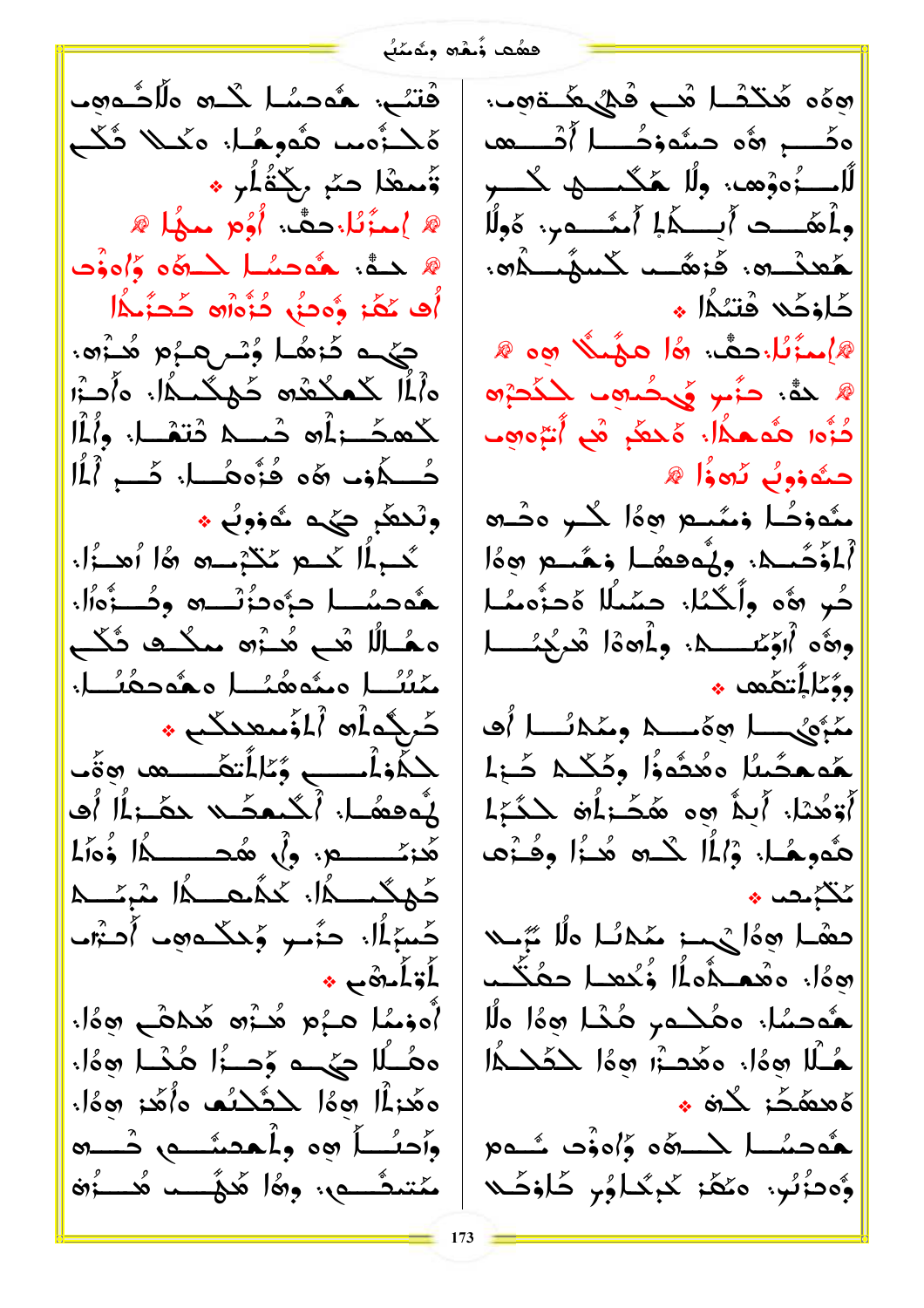هِهُمْ وُمْلَاهُ وِشْمَعْبُ

لْكَحَزُّمِيكُلْ: هُهِيَمْيَـزُوْ هُهِـهَـوْآمَدِ كُهْ، هُم هُكْمُهُ أَا وَهِهَٰضًا ﴾ هُــلا نْحَقُــدُهُ رُجِـدًا هِهُـا. كَــَزِـا هُومُها هِهُمغُندا. وهُجعُندا تَمْ تَكْتُمُوا أَنْ سَاءَ أَسْتَكْرِهِ مَا يَهْتَكِيهِ كَسْبُرُمُلْ: 16 أُهِزُا هُوصُل قَامًا. حَسَّمَ كَاوُه لِمَعْنَا فِي حُمَّهِ \* هُنَّى أَلمُ مُعددَّكِ حُريَّكُهُ لُه ۖ وهُ: مُهَمَّكُ:<br>حَرِيْكُمْلُه هُحَجُدُهْ لُه مَعْمًا لَّكِ هَ كَكَنَّتَهُ *۾* هُدودُا حقَّ، گُدي ٽوگمُڪ ھَكُلْ شَمَعَّكٍ. لَّاسُزُەۋْھە كَبِرِكْسَلَّام **كْ10 هُ هَدَرُهُوْ كَلاه. وِلَا لَمَاهَـٰزَى.** لَّامُووَّـٰہٖ هُذُمِــٰهُا أَبِــٰهٗا أَمِـُّـوِب أهى كُنْسِهِ ووُغْنُسا. ولَا لِمُعشَسِهِ حلَقًا، أَس وهُزمًا فَعزِّب \* هُـزُّه أَل حَضَّرٍ. أَــزُهوْهم هَٰكَــُـل مَعْدَهُا لِكَمْتَكَدُمْاهِ، مِعْرِزٍ هُجِيَّةٍ لَّامُرُهُوَّمَّا هُزُمِيكَا وِلَمُحَمِيبٍ أَنَّهِ وَ كَحِزْهِــرُا أَيْكَــاًا، هِجُــدُهِ «16 كْتِصَلًا، مَمْهِد لْحُبْهِ هْلِخُلُمْهِ \* هَالحَـــه مْســه لِمَحْـــدًا: هُلْمُلا كْحَبِّ ثَكْفُ أُورُجِمًا هَن ثَمَّ هُكِشُواْ، وَفَسَيْكُمْ كُلْسُرُهُ رَوْبٌ، وؤُسڤ 20 هُ حڪمد هُ هُ هُڪمُ ُڪلَ ەقْعِيمْسِكْ بُھُبْ وُجِعْسَا جُسْمَةٍ. بِهُو ھُصلًا ەۆھَىكَ)، ئەھكىۋە أسو  $\leftrightarrow \stackrel{\circ}{\leftrightarrow} \stackrel{\circ}{\leftrightarrow}$ 

وهُكِثُهِ أَلْمِ ﴾ إِسْزُنُا حَقَّ، هُوم فَوَهَكُوهَا َّكُمْ: ڪَنُسِ هُٰذُبِ وُٚاهوُّڪ وُهِڪُرُسُو، هُمَنُو دُرُّهُ! وهُمْهُمْ! @ أُه قَـاؤُا حنَّىئُـا وَّحكَـٰٓٓٓٓہٰاًا: حنَّىــو وأهلِّ ةهنَّ كَسكُمكور كهبه كَزْهُا حَثَّهْمًا هَزِّمٌ وَوَمْحًا، هَـزُمْ هُنُّهُ وَٱلْمَالِكُمْ حَدَّدَاً جِنَّةٌ كُنْمَا بِدَّنَاا، وُبْعَيْنِ ذُنِّ هُوَهُنَا، وأُسِ هُذُبِ اضَكُمُوبَ: حَيْءَ وَحَذَٰٓا كرُوهُكِ ولَـٰب لـُـهِ وهُو وهُنْهُــد حَمَّتُــُلاً، وَكَــــع هُكُـــرٍ هَاهِـتَــم الحمّىمُتا \* لْمِكْتُا ٱلْفَنَّد حَمْ هُكُو، هَعْهُوه كُمْ مَا الْمُسْتَمِنِ مِنْ مُمْسَنَةٍ مِنْ الْمَرْسَى مِنْ مَا كُمْسِيْنِ مِنْ مَا كُمْسِيْنِ مِنْ ئــە\فُسُ \مَكَنَّةَــْل هَىفَــبُر لْكُهِّيْدَاا وِّصُّد هِهْا. دُه بُمَا وَّهُـا 30 كىلىلا ئىسلاھ بۇرۇپ ئەسرەۋا ەْݣْݣْدْمَا ھُنُنْ، أَحْشَىما ھمْقْبِر، ﻼﺭ ﻥْﻋﺼّﺮ ﺭِّﻌﻌّﺪA ﺷﻲ ﺫُﻭﻣُﺪﺍ. هُلا أَحُل وأَلْبُده وهُنّه خُزم \* @ حُثُماً! وهُنِم أَهنْهُمْ @ هُنَّى ٱلمُخْتَخِطِينَ شَرِيَّكُمُلُّهَ وَهُن<sup>ِي</sup> شَمَّبُ.<br>ضَرِيْحَةُلُّهِ وَحَضَّوْلُهِ مِّعْمًا يَّجِ وَحَكَّنَّتِّب شَەمَنْبُىْ حَـزَٰا وِهْـَەـمَدَا؛ وَٰهَـدُـا وأَحِزْر هِبُور هُنْزُوهِ، وَهُلْ حُكِّمُوْبِ أَلْمَلَا همُسُل: ەەُە فُـــأما لَــــة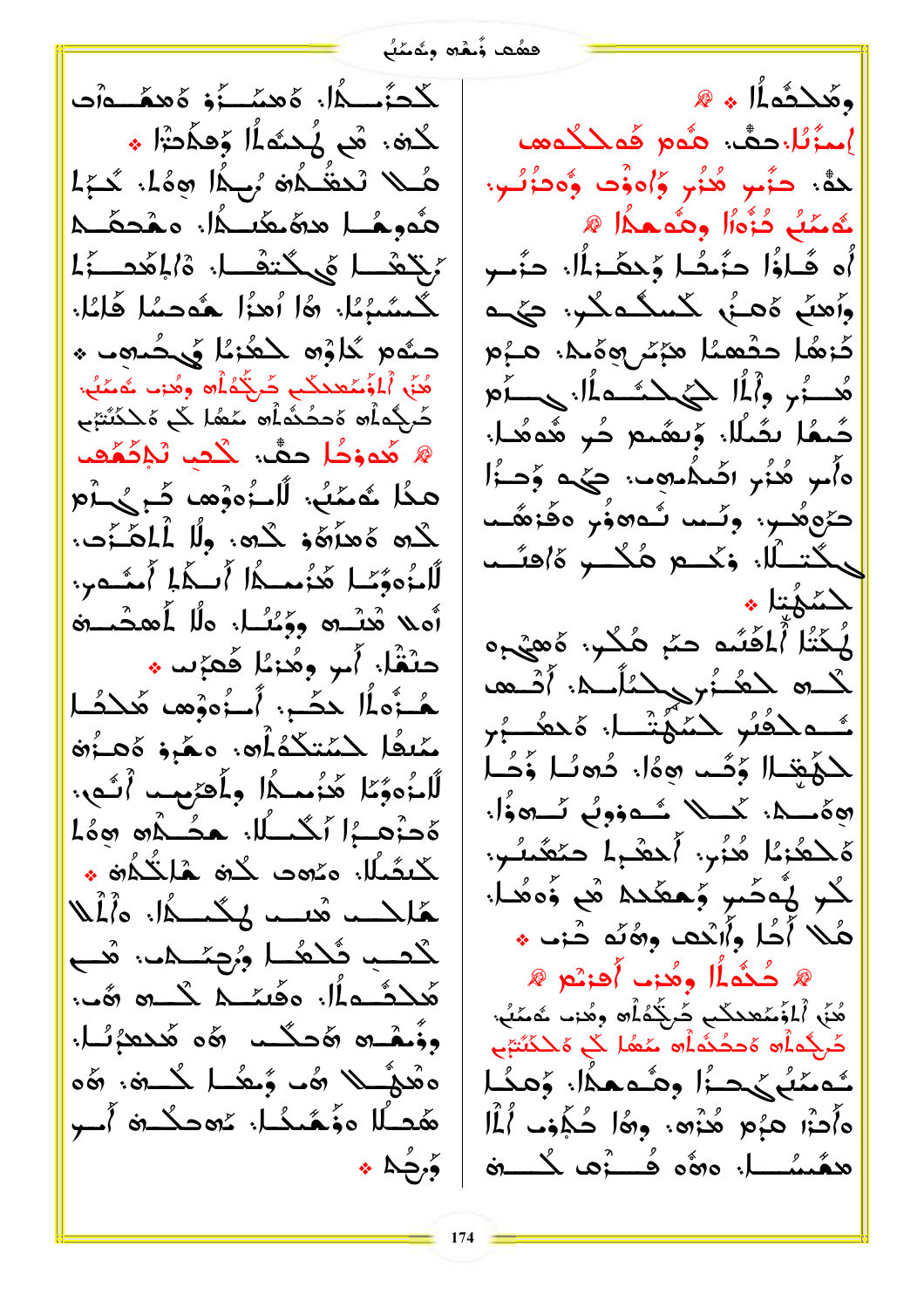هِهُمْ وُمْهُ وَشَمْلُو  $\mathbf{\omega}^{\mathbf{y}}$ أباؤ مكعدكب \* وَلِحْشُومِ وَوَدَٰٓزُلُسُو، وِشُومَٰئِي ضُـزُّوا هُـــوهِـدُا. وذُهِنْوَهــدِ وأوذْهــد. ەڭگزامەت كاۋكى قتئے. أَكْــْ116 أباؤ مكعدكم \* ک واَلمحدہ اُلحدہ۔ ® حقٌّ، 60 ومُدوودُلُ<sup> @</sup> همُسُـــا أَكْــــةُا وِكْــُـــهِسْبُ. وفَدِيَّكَ أَنْ الشَّمَهِ . وَ مَنْهُمْ وَأَوْوَى وُّەدَزُلُه، حَدُّلُر هُرمُّهُمْ هِمُسُطِ أَكْدُهَا. وَكَتَبَتِمْهَا. أهدَّووُ \_\_ د هَدْدُ \_\_ ه ـ وَ و هُـــا. كَرِجُه اهُمِ هُوشُمْنُو حَثَرٍ وُسِعْدا ئَقْعُكًا، كَمُلُرٍ هُرِثْكُمْ \* لًا ضَا ٱلمَلاَّلِــــلا مِنْ الْمَحْـَـٰطِ مَعْنَفُـا. كَمِ مَعْ مَصْرَفَا لِلْأَمْسَا هَدَهَ أَنْ وَهفَكَفَلا حَفَّكُمْا ووَهُا، كَـهُلُر هُرِهُمْ وَٰمُعْدَكَ، و همَسُا أَكُمُّا كِتَبِلُرٍ وَهِـزْمٍ. ەكرېڭىكى مىلەەم ھەكاشىسە: ەْھۇۋىسە دەمھىئىملار كىسەلمې هُرْهُمْ وُسْعِدِكُ \* لْكُمْ رَبُّ هَجْمَا لِمُحَكِّبٍ وَأَوْثَقَطْ وَّىمُىرِ هَءُمِ هَٰىئُكَا. شَهْكَ مُدَّدُه وُهمَّسُلْ: حَدَّلُر هُرِهُمْ وُسْعِدِكُت 6ه گەھۇنا وڭاتا كْمُلُمْ مِهْ، وَتَعْكُلُهُمْ دُّلْتَبْوِهِ

R Lioce R هقَمقَتَـــع لكـــو، شَـــهتَمَـٰعُ كَــــز كْعِجْواْ لَرُبِيب حُـُوشْ وِلْحِكْل وَّمعقًا: هُم أَكْـهَٰا مِكْـِ مُّذِلَٰا ەئكىۋە ئېتېمە . وەا ھەسىل حسَّـــرُه ألم هُ هنهــــرُا لِحِسَّـــه م وَّەدْئُس، رېگەلُر لمُكْبُونْگ \* @ وبُرْمُزْلُ وذُبْبِعْدِكُمْبِ @ حفٌ: أَبِيهِ وَجَحِدُّهِ جَدًا هَٰذِيَهِ كْمِ بِمُثْلِ أُهْوُمِهُمِهِ، مَكْمِ هكْتسْه فْجِلُ» هُمعُها. أَفْ كُنْتُمْ هُ تَوْا. وُ هُ مَ حقهُ عَفَلا أَلْمَكَـــلا. أَكْدُّا ٱلْمُمْعَنِكُبِ \* جَنُبَرٌ وَهِ هَمَّسُلٌ يُحِجُرٍ. وَذَهَبَهِم ەأەۋْت وەدزُىُـــر. دُــزُە( ھَــْمَـھكُلْ. حنَّد وَّمِعْدَا حُمِلاً تَقْصُلُهِ: أَحْدُوا أاؤَمِّعدكَ \* هُؤُهوْها كَـــةُلًا: هُــــع كَعْــــل وُولًا يُعثَمهن كَحُزُّه، هُـمعمُل محَـم هَهَمْ ولَا هُمحكُم أَل أَحْدُهَ لِهِ هُزُه أَل حضّ هُكْدًا، كَـهُلًا هِهُنُـال وهُـهههاً. معُـَزِو وَحـزُه للحَـزِلم أَمْرُهُ وَيُـَـــــــا وِلْمُوهَـــــــــرِ. أَكْــــــــوْا أأأؤ متعدكب \* هُه وِكْحِدّْهُمْ أَرْهَا. شَمَعُهُ حَضَّرِا أَمِلَىٰ أَوْ الْمُحَمَّىٰ الْمُحَمَّىٰ الْمَحْمَدُوْا وبُحِّيْهَا وهِدُوهُ بِ أَيْحُ هُا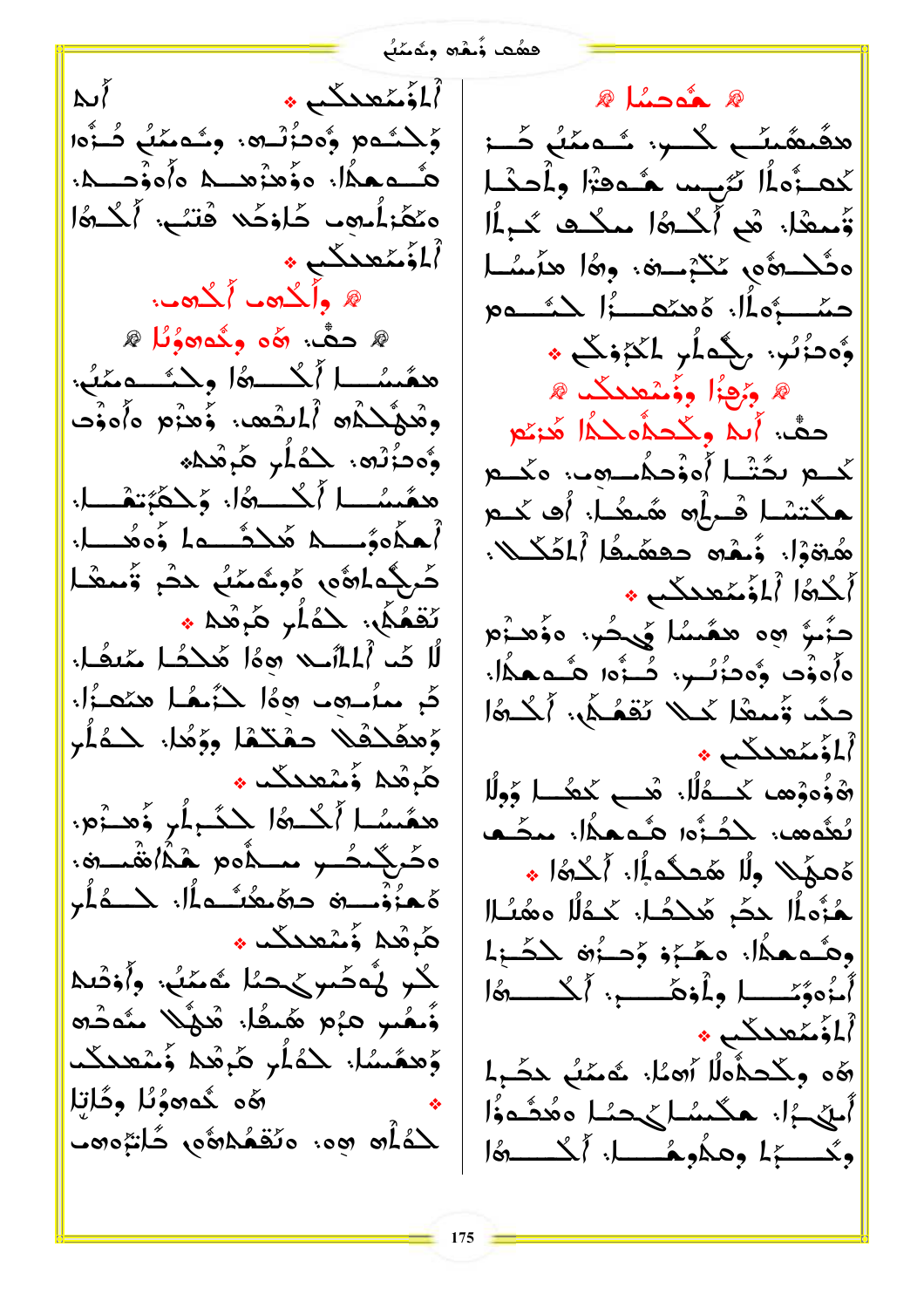هِهُمْ وُمْهُ وَشَمْلُو

غَەھُىُلُ: أَهُدَ وَوَهُ اَ شَوَعَىٰ لَمَ الْمُحَمَّلُ أَبِّ وَوْهَا. وَلَا هَكْسَــــــهِ كُـــــــــو وِلْمَاهَٰ; لَا كَانَ الْمَالِمَ أَمْدُو. أَه كَا ہوہ ذُکُما ھےٗم هُٰذِکًا کے کا لَٰا أسمأه في حـةه مْدِنُـا. وْالمِهْـــلا حْـــد سَّمِيْكُمْ شُبُّوْا وِهْسُمْهِدَا. يَنْهُسَا لِكْمُقِي هِقُبِ شَكْشَتِيْكُمْلِ هَٰذَمِنْ أَسْكِي وَتْتَأْبُ كَرِيْدَا وْاْحْذَفْلا: خْتْبْعَمْعْدَا ونْحُلا \* أَسْزُهوْهم، كَسْفُلًا وَجَمَعْكُمْ هَلْمُلَّا حٌتمُــدًا. وَهِيَمَــْــهِ وِهَا لَابِــدَا أَمْدُه مِن أُمزُهُ وَمُمَا وَالْمَحْمَلاتِ وَالْحَقْدِهِ ٥% شَمَعُهُ ضَمْعُهُ هَهِكُمْ • @ وُهضُبه كُتَمُ٥٥وَ **& حقَّ: حَنَّىٰ رَجِزًا &** دَّنُبُّ ٥٥ همُسُلًا وِنَّىِّهِ ٥٥ هُوَ وْهِ دَٰزْنَــــــره. وشَــــه مَمْنُ حَكَــــــرِ أَل هِ هُمَّدُهُ اللَّهُ وَهُ الْمُحْمَلُ هُوَ \* قَاذُا فَيُحِيُّا وْالْمِكْمِ: هُبِ هَمْلًا حصَّــزلَمال هُ هجّــــز گــــــو گــــزلَما كُعِمُسُلْ: وَوُّا هِمُحِسَّلٍ: هُوَجِسًا كُبِ أَكْسُواْ \* إِنَّا \* مِسْتُرَاْلِ ومئىكىداً. حـدُّەلُا أەمْـا ەھَزْمَعْـا. وُهِيْمِيا ۞ هُ حِيهَيْدُ وَوَّهُمَدًا. كَمِلا وَاصِفُوه مِهَا. رِجُماُه حَسَوةُ  $\ast$   $\leq$   $1$   $\delta$   $\circ$   $\hat{L}$ 

أُتُب: مأهنَّهُا حدَّب لَا هُـزُد. لِّكُفُلُو هُوْهُمْ وُسْعَيْنَكُمْ \* **& وَحَكْمًا مُعَذَّكَبِ** & ® حقٌّ: حدُوْلِ هؤملاً ® لِمُـوصَّرِ فَـاذُا وكَعـزُولًا، وَحِهَــدًا الْمَسْرُمِهِ 10 دُهِمْ ١٨٠٠ مِنْ 10 د هَكُلًا، هَحِقُمِ مَعزُرٍ حَمُعَةً اللهِ هُمَنُ حِهَٰىفًا ٱلْمِهْلاءِ هُحِفَّىنِدًا أَبِلْلْهُبِعْرِ وُحْصُرُهِ. وَكُعْبُرْهِ هَٰكِئُمَا أَحْكَمُهِ. ٱنُعَمَّا ,هَٰحَمَّا كَبِيْعَا \* لَّهُ مَمَّلُو حَدَّرُهُمْ أَمِّلْ مَثَّلَ الْمُحَمَّدِ هؤم هُده مُؤْمٍ وَيُعِدُّ وَهُمَّ هُمُ هْلِمَلْمِيهِ. وحُز هُنْزه وأُلْمَل للحُلْمَعُل هُمَمُّلُ هُ; كَعزُه)اً: رُهُفُس وهُزُر أُهــهُو حكْسو، وُحمّكّــرِّ، تَغْــا لُا هُمْ: أَحَفُلُرٖ رِجُمِلُرٖ كَعَبٍّ \* كَمَسْلاَ وَاحْقَمْ مِنْ هَا أَنْ هَدَمُكُنْ لَّاسُزُهوْها هُكْشًا مُنْقُاً، حَهَّمَقًا كَعِمْهُ مِنَ الْمُؤْلِّمِينَ وَلِكُمْكُمْ حقُىئا مەڭگە ھ هكْسا كْلَاه مْع ضْلا أْهُلْتْزَا، فُزْهَا هُــــهِـمُا كَعمُـسُـــا وَابِـــمُّ ٥٥ أَمِكْمِسِ رَهُهِ وُالْمَالِ أَهِ لَاسِنَّمِسِيَّ رَهِهِ معَهُ صَبِّي أحدُه بمدُّا من الله ا ه ح**مْ. مُومُل** ه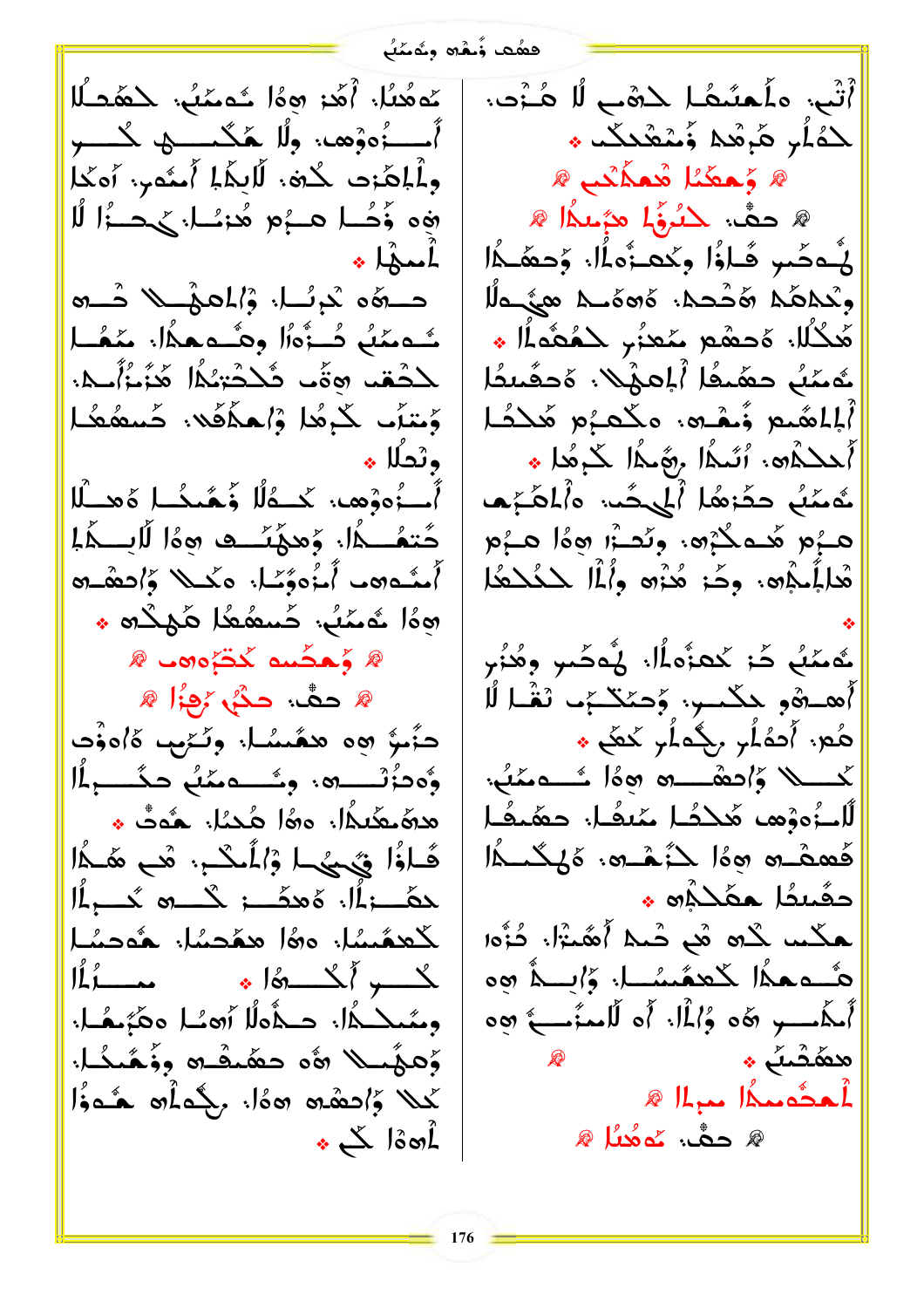هِهُمْ وُمْهُ وَشَمْلُو

هُمُّا حِصَّۃِ أَلَّ وَّهِ قِيمَ مِهْ قَوْمُوهِ وَٱحۡـــوهِــ وۡٱهۡمــــ; هِهُۥ! ۚ مَدۡمَـــا وْاهْدە وهْكِلْمُوم لَا أَكِنَّبٍ. 5ْهُ فكأمئ في حكيمة ومُكَّا، مو مَكَمُتْلِ. ەئىنگىپ ئىعترىپ مَتْتُصْلِ A Lioca A

هُم وَۚ٥دَٰۥَـٰٓلَٰہِ ۖ شَمَعُكُ ۖ دُٰٓٓٓٓہِۥ هُمَـهِـدًا۔ هُــوٰٓا نَــوهُا حَكَــٰٓ؛ِلًا جَرَمُــا لمفَمْلَقْهِ مُغْسًا وُهِجُلِيهِ. هأهكْرُبْلِ وهُمحُـزِمْ. هُوهُــل مُهمْـل وَرُهِ وَإِنَّهُمْ وَالْعَمَاءُ أَسْبَرٍ هُدَّوَّ صُلَّلًا أباهّزُد كَعِنْدِ مُتَكْفًا. 15هَائِيت كُم مَنْدَكَ وَمَعْدَلَ كَمِيلًا كُلْمَةٍ  $\bullet$ 200  $\bullet$ 

امزار حقّ اهْزى حدّْائِلا ، اهم الْمَسْمَعُ مُسْلًا وُهِــٰزًا حَبِّــه مثَدَوْحُلْ: وِهُكِشُدْلًا هُبْ وُهِعَمْدًا: هْزِحُمْ لَاهْ حِضْرُهِ، قَارَةُا: أَسْكُب وهُــةُــهِ كُـــةَ كَـٰهُكُــدَاًا: أَيــدُّهِ، عَكْبًا وُاجَّتْهَا. وَاجُّهُ وَمِعْشًا هَيَّى. ەْھۈكىل كىدە وئىللار ، ھە ۋامئىب وَّقِعُا دُّاتِ وَوِفَ مِنْهُا دُنْد لِّيْكُمْ أُورْؤُوهمْ، هَكِلَاصُلْ هُدْهُمْ حِيثُهُ وُل

2 Lisan 2 حـمْهلُا أهمُـا. شَممَنُ حُـ; كَةُـْـا. عرضي المفصفوا وأستصر انعرز هجَمسه شَمِكْكُم، حَبْوُلًا أَهْلَا هُمَّلُىٰ، ەُحنُّىرِ مُەھُل وِكْبِكْلوُرٍ. أُه لَّرُسُمَا، رِيْحُمْلُو حَثَمَوْا لِمُعَامَلَ لَكَمِ **﴾ لمُؤْمَنُ الْمُؤْمَنَ الْمُؤْمَنَ الْمُؤْمَنَ الْمَرْ**مَنَ الْمَرْمَنَ الْمُؤْمَنَ الْمُؤْمَنَ ال ه حقَّ درُّ أو حسَّوضُه هـ هَكُـا شُمِّمَٰكُ: لَّاسَّرُّەوْهَا ضَرِجُ لَمْ مِ كْتُمْ، وْلَا هْكْسُنْ كْبْرِ وْݣْلْقْنُوْتْ لَّابِــكَمِّــ أَمِنُــمِرٍ. هَجعَمْمِـصَا فَعمقَــم لْمَنْعُمْهِ، وأَيْمِلا أَسْدُهِ كَعْمَعُكُمْ . أْلَمُوْجَنِّي هُذِيًا \* هُدِيَّلاً وْهِزَا، وِوْهِبَا حَزِا أَجْهِوَمَّا. وْٱلْعِشْفِ ذُهْرَهِ وِشَمْئَكٍ: هَحَقَّىنَدُا ٱلمَاهُيعِن أَه كُلُّه كُنْهَا وَٱتَّبَارُا. وفَعففٌ مِ لأَنفُ مِ وشَــومَنُبُ: الْمَاوَّدَ بِ هُذِمَّا وَ اللَّهُ عَلَيْهِ الْجَمَعَ لُهضَىر كِحمًا. ـُهمَّفُ وهُنُر هُدَهُو حكَّىبٍ، وأَلا هُم شَكَّتَبُ لَغْـا أُسر شُەمَىُبُ، وهُمعُما فْسِرلُ، كُتكُسْلُ ەَسگىھ ھَزىدە كَعكتشان آلمۇدَىب هُذِمًا \* ؤُڤُ 60 ەَھڪَىـىم، شَەمْ وُەئزُنُـْب ئےممّابُ: ہ ھُد*اؤنّے۔* اُف کُبِگے اوُہر كَاوْكُدْ فْتْتُ: مْكْرِلًا مْرِسًا كُلْعْ كَكْبْمِـــة، وأهــأ هُوجسُــا لِحــةُو هُلًا: وَرَٰهَۥۢٓا: حقَّ: هَءُهُمُا ۞ مْتَمَنْعِ لَمِنْكُمْ فَيُحِيَّا حَنَّهُ وَاحَدَثَهُ هيَّ الْم وفَصِّي وأُومب هدُّوهَا. ثُمّ